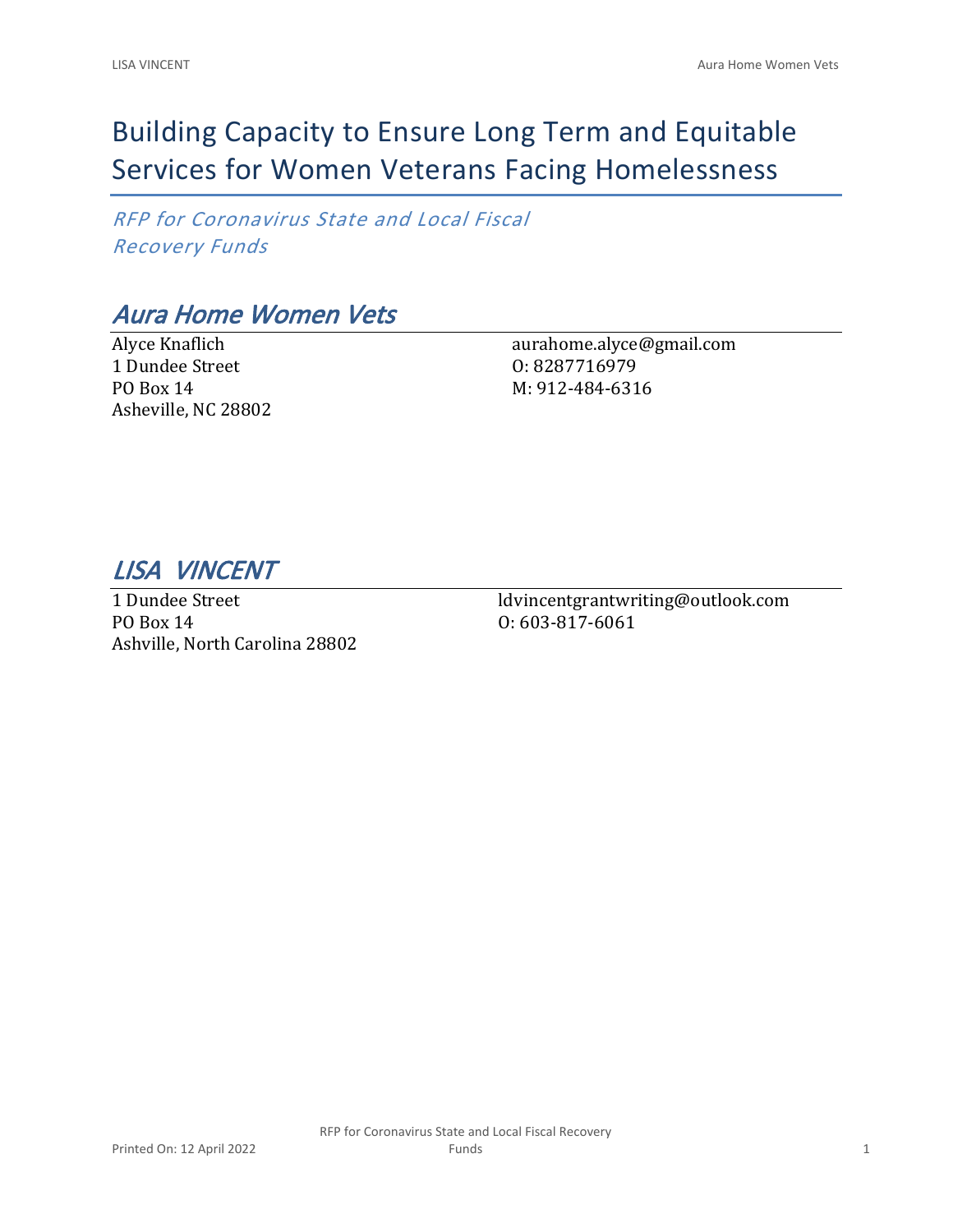## Application Form

## *Question Group*

Buncombe County requests proposals for projects to help the community recover from and respond to COVID-19 and its negative economic impacts.

Buncombe County has been awarded \$50,733,290 in Coronavirus State and Local Fiscal Recovery Funds (Recovery Funding), as part of the American Rescue Plan Act. To date, Buncombe County has awarded projects totaling \$23,093,499, leaving a balance of \$27,639,791 available to award.

Visit [http://www.buncombecounty.org/recoveryfundinghttp://www.buncombecounty.org/recoveryfundingwww.b](http://www.buncombecounty.org/recoveryfunding) [uncombecounty.org/recoveryfundinghttp://www.buncombecounty.org/recoveryfundinghttp://www.buncombeco](http://www.buncombecounty.org/recoveryfunding) [unty.org/recoveryfundinghttp://www.buncombecounty.org/recoveryfundinghttp://www.buncombecounty.org/re](http://www.buncombecounty.org/recoveryfunding) [coveryfunding](http://www.buncombecounty.org/recoveryfunding) for details.

This infusion of federal resources is intended to help turn the tide on the pandemic, address its economic fallout, and lay the foundation for a strong and equitable recovery.

Buncombe County is committed to investing these funds in projects that:

- Align to county strategic plan and community priorities
- Support equitable outcomes for most impacted populations
- Leverage and align with other governmental funding sources
- Make best use of this one-time infusion of resources
- Have a lasting impact

Proposals shall be submitted in accordance with the terms and conditions of this RFP and any addenda issued hereto.

Click [here](https://www.buncombecounty.org/common/purchasing/Buncombe%20Recovery%20Funding%20RFP%202022.pdf) for the full terms and conditions of the RFP

#### **Organization Type\***

Nonprofit

#### **Nonprofit documentation**

If nonprofit, attach IRS Determination Letter or other proof of nonprofit status.

IRS Tax Exemption Letter.pdf

### **Name of Project.\***

Building Capacity to Ensure Long Term and Equitable Services for Women Veterans Facing Homelessness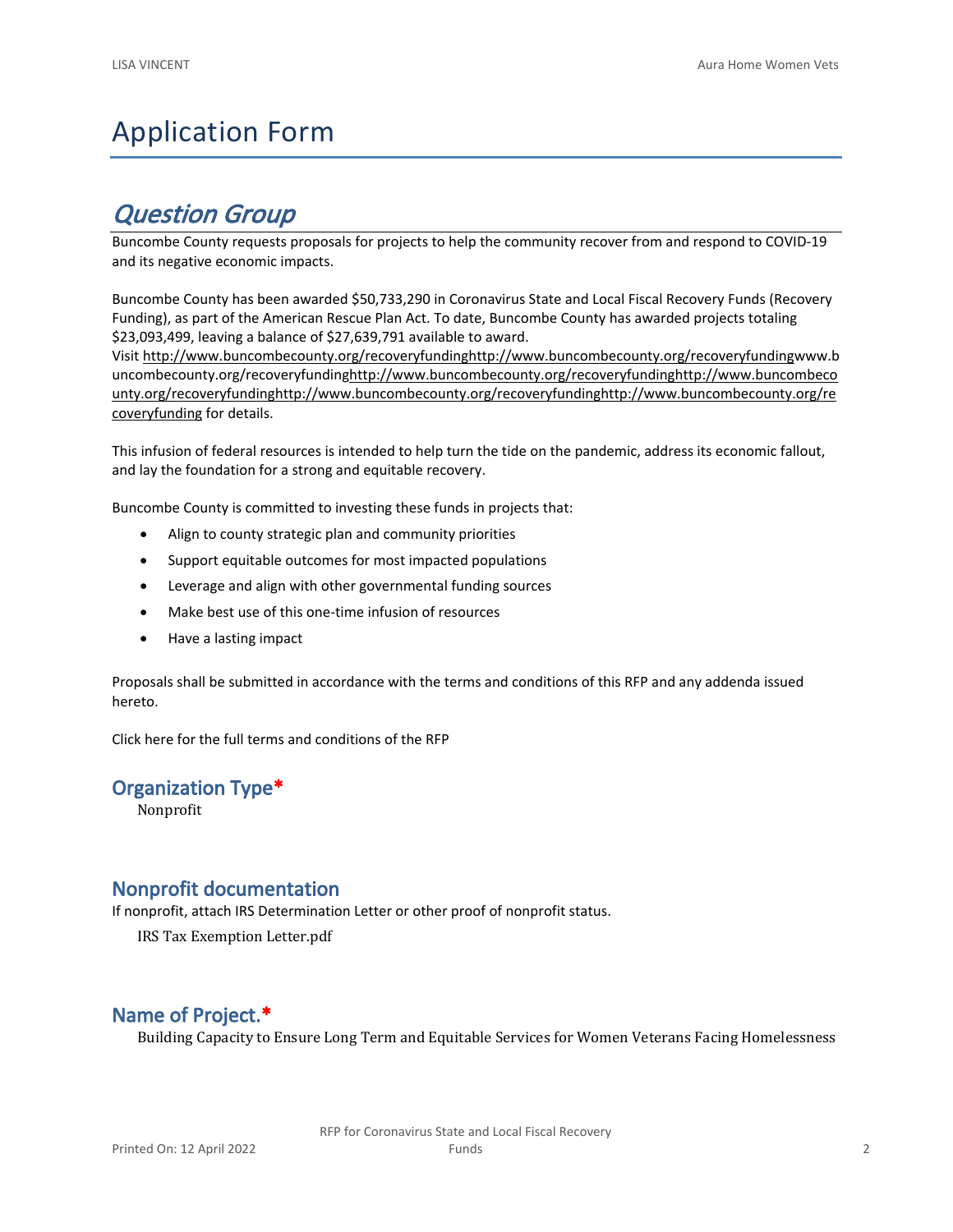#### **New/Updated Proposal\***

Is this a new project proposal or an updated version of a proposal submitted during the earlier (July 2021) Recovery Funding RFP?

New project proposal

#### **Amount of Funds Requested\***

\$418,746.00

#### **Category\***

Please select one:

- Affordable Housing
- Aging/Older Adults
- Business Support/Economic Development
- Environmental/Climate
- Homelessness
- K-12 Education
- Infrastructure and/or Broadband
- Mental Health/Substance Use
- NC Pre-K Expansion
- Workforce

Homelessness

### **Brief Project Description\***

Provide a short summary of your proposed project.

Aura Home Women Vets (AHWV) offers services to prevent homelessness for women Veterans, including assistance with accessing VA benefits, personal case management, chaperone service and financial assistance. Aura Home is currently in the process of renovating a former assisted living facility that will provide transitional housing for up to 12 women. This facility is located in Henderson County, while AHWV maintains its headquarters in Asheville to retain a close presence to the Veteran Administration.

This project supports capacity building for the organization to go from volunteer run to paid staff, and contracted services for grant writing, bookkeeping and business/strategic plan development. The ongoing economic effects of COVID-19 are creating an increase in the number of Veterans needing assistance. To effectively meet our mission, AHWV must ensure strategic growth to align with the need and does so equitably and sustainably.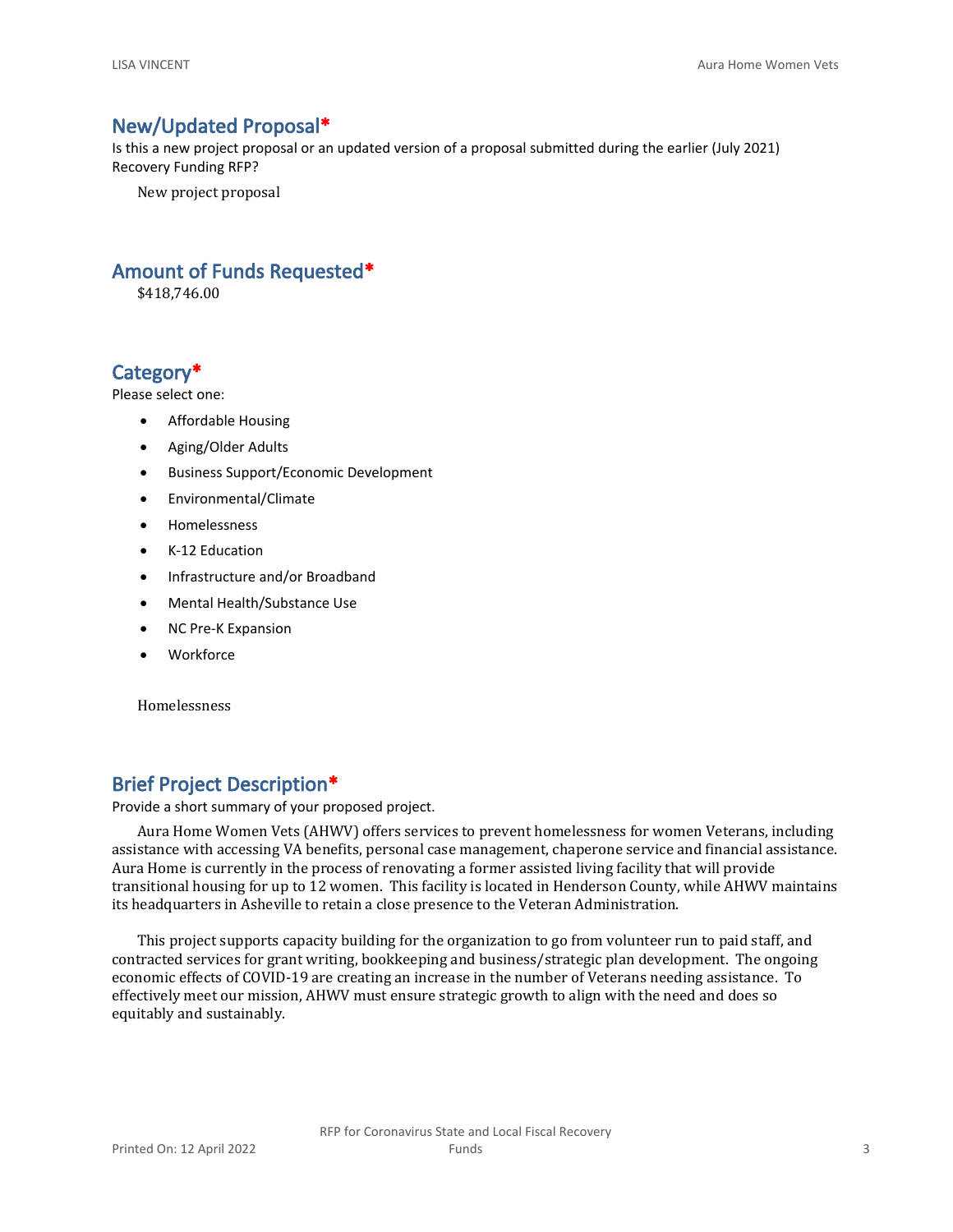#### **Project Plan\***

Explain how the project will be structured and implemented, including timeframe.

As the organization prepares to open the Felicia Reeves Home the founder and current volunteer executive director will relinquish her daily administrative and management duties to concentrate on case management.

A Strategic/Business Planning Consultant will lead the organization in creating an effective business plan.

A paid executive director will help set policy and lead the organization in this growth stage.

An office manager/volunteer coordinator will ensure accurate data management and reporting.

A contracted grant writer will bring in support through foundation, corporate and government funding sources.

Year One

First Quarter

- Strategic/Business Planning consultant contracted.
- Business plan hiring staff Executive Director first priority by Board of Directors.

• Executive Director interviews and hiring conducted by acting ED and Board of Directors. Executive Director is part-time first year and moves to full-time in second year.

- Contract Bookkeeper selected.
- Acting Executive Director relinquishes role as ED and focuses on case management and programs.
- Contract grant writer seeks additional funding sources.

Second – Fourth Quarters

• Executive Director interviews hires office manager/volunteer coordinator position. Part-time in year one; full-time for year two.

• Strategic/Business Plan approval by Board of Directors and ED

Year Two

- Executive Director and Office Manager becomes full time position.
- Executive Director interviews and hires part-time Case Manager/Peer Support.
- Felicia Reeves Home opens; increase in numbers served.
- ED, Office Manager and grant writer implement strategic plan to ensure sustainability of organization.
- Contract grant writer continues to manage grant reporting and grant applications

Year Three

• ED continues to execute strategic plan and board of directors evaluate strategic plan effectiveness

• Office Manager works in conjunction with ED to develop and evaluate programs for improved effectiveness

- Board of Directors follow strategic plan to maintain funding for AHWV sustainability
- Contract grant writer continues to manage grant reports and grant applications

#### **Statement of Need\***

Describe the need that this project will address. Include data to demonstrate the need, and cite the source of the data.

In western NC, the number of beds available to female versus male Veterans is extremely disproportionate with only 20 beds available to females and 244 beds available to male Veterans. According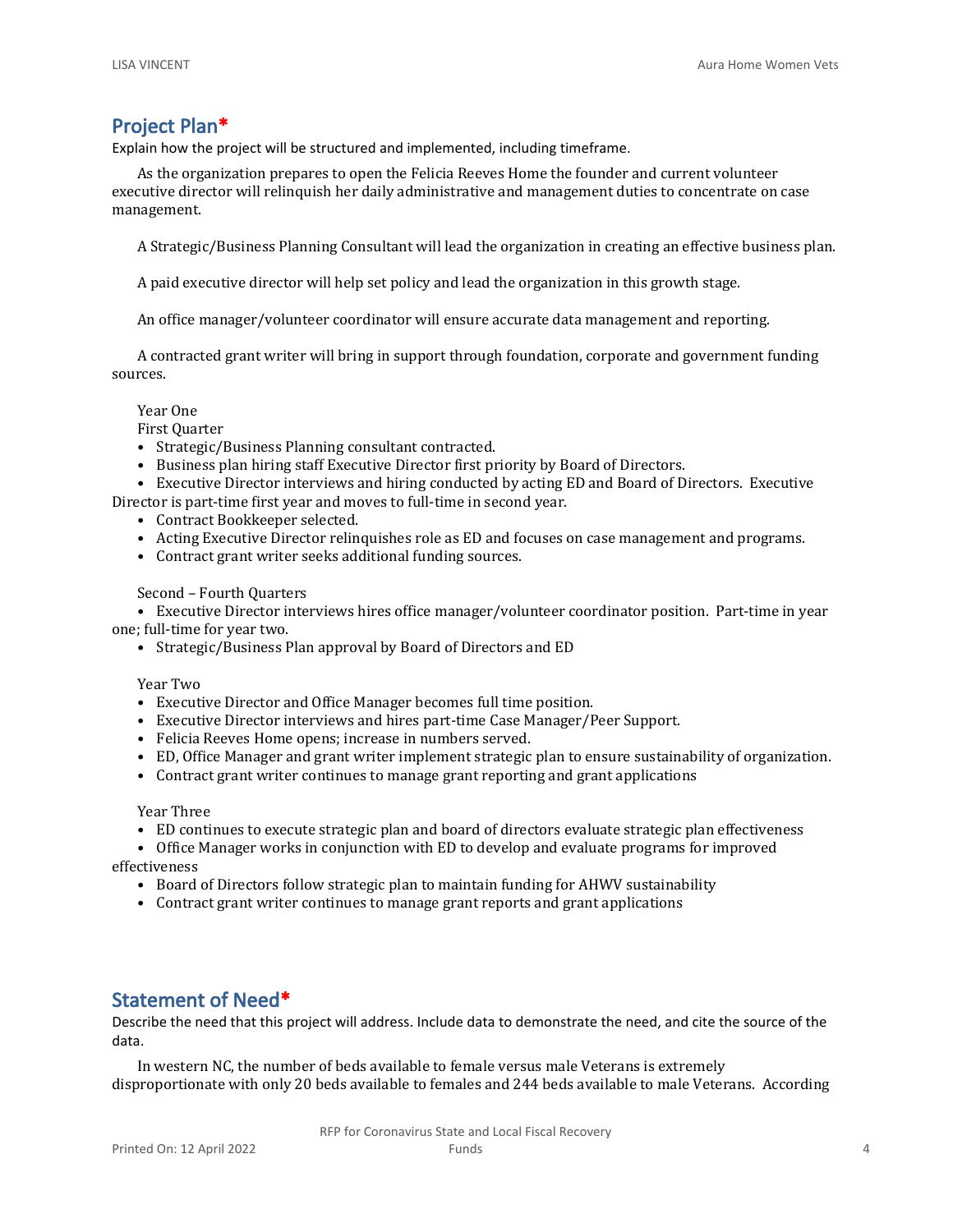to state statistics, 14% - or approximately 12,120 of NC women Veterans are homeless or at risk of homelessness. www.milvets.nc.gov, www.abccm.org, www.aurahomewomenvets.com

According to the U.S. Department of Veterans Affairs, female Veterans comprise the fastest-growing segment of the homeless Veteran population. From 2016 to 2017, the number of homeless female Vets increased by seven percent, compared with one percent for their male counterparts[1]. Female homeless Veterans have unique needs from homeless male Veterans, and lived military life differs from civilian homeless women where they feel like outcasts among people without experience with military life. www.va.gov/homeless/women

Beyond the statistical data, AHWV has first-hand knowledge of the difficulties and obstacles that many women Veterans face that can lead to homelessness. The founder's own experience with homelessness, along with her experience volunteering for homeless populations and local shelters allowed her to gain insights into the lack of local options for safe shelter for women Veterans facing homelessness. Also actively involved with NC Coalition to End Homelessness Region 2.

[1] https://blogs.va.gov/VAntage/46758/female-Veterans-comprise-fastest-growing-segment-homeless-Veteran-population/

#### **Link to COVID-19\***

Identify a health or economic harm resulting from or exacerbated by the public health emergency, describe the nature and extent of that harm, and explain how the use of this funding would address such harm.

The CDC's "Interim Guidance on People Experiencing Unsheltered Homelessness" those who are experiencing unsheltered homelessness face several risks to their health and safety and may be at increased risk of severe illness from COVID-19 due to older age or certain underlying medical conditions, such as chronic lung disease or serious heart conditions.

The average age of the women Veterans seeking help from Aura Home Women Vets is 52 ½ yrs. and many have chronic health conditions as well as underlying mental health and or substance abuse issues.

According to CommunitySolutions.com Covid-19 and Homelessness, "people experiencing homelessness are those among the highest risk for infection, complication, and death from COVID-19. They experience unsafe living conditions, can be exposed to crowded shelters that are tinderboxes for infection, and lack access to sanitation and spaces to socially distance. These vulnerabilities are the same conditions that have accelerated outbreaks of other diseases among this population, such as hepatitis B, hepatitis C, and tuberculosis."

This project's goal is to first prevention of homelessness and second stabilization through offering a safe haven for women Veterans to live as they regain self-sufficiency. Keeping women and families intact in their current home and surroundings is safer for them and their potential to spread COVID-19.

Additionally, Aura Home's philosophy is more cost effective than most HUD funded programs, which restrict assistance until a family loses everything and are living out of a car or other uninhabitable place where contracting disease is far more likely. For women Veterans this unstable insecure lifestyle creates additional trauma that can be avoided by prevention programs or providing safe emergency housing for women who already lost their homes.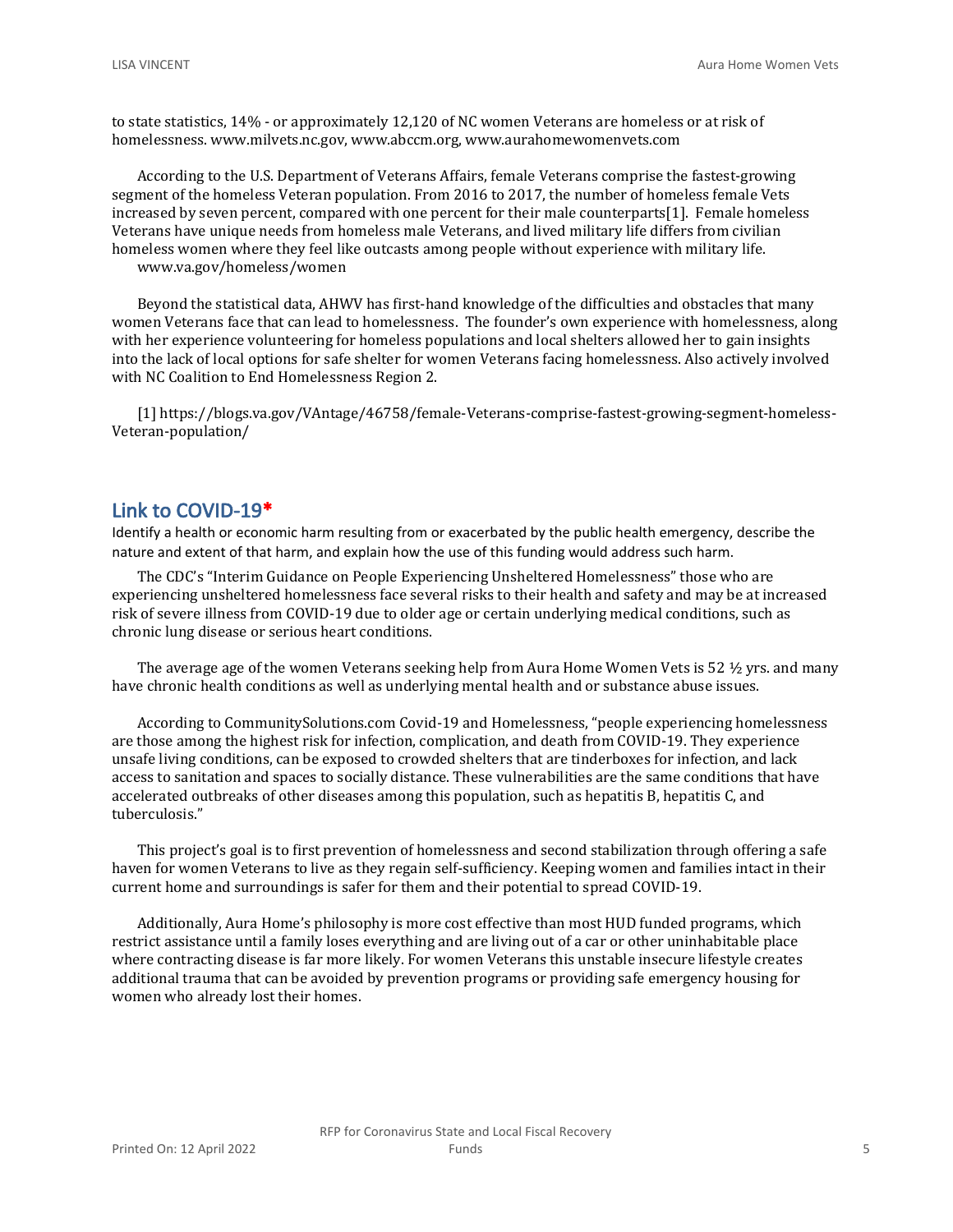#### **Population Served\***

Define the population to be served by this project, including volume and demographic characteristics of those served.

Aura Home Women Vets serves any female United States Military Veteran facing or at risk of homelessness, regardless of branch of service or time served, or discharge status. In the year 2021 AHWV served 31 women, 3 partners, and 20 children.

As the organization grows, we are projecting to serve 80+ women Veterans per year, plus any partners/dependents and pets that are part of their life.

AHWV primarily serves female Veterans from Buncombe, Henderson & Haywood Counties, NC. Additional counties include Madison, McDowell, Mitchell, Polk, Rutherford, & Transylvania. Our current office is in Asheville; our transitional housing, the Felicia Reeves Home, is in Hendersonville, NC.

In 2021, 58% of clients were White, 35% Black and 6% Native American.

AHWV identifies its clients by verifying their Veteran status and accessing where they are, what assistance is needed, and what assistance they have applied for or are receiving from Veterans Administration.

#### **Results\***

Describe the proposed impact of the project. List at least 3 performance measures that will be tracked and reported. If possible, include baselines and goals for each performance measure.

Our results are twofold: Direct funding will result in the hiring of staff to move an all-volunteer run organization to the next level in order to increase the number of women Veterans the organization is able to help and decrease the number of women Veterans who become homeless.

Performance measures of these activities include:

- 1. Date of hire(s)
- 2. Annual performance reviews
- 3. Strategic plan implementation/evaluation

The impact of this project is that AHWV is strengthened and sustainable to meet its mission of helping economically disadvantaged women become more self-reliant. Our vision is that Aura Home empowers women Veterans to be vibrant and self-sufficient to thrive in their community.

Results we hope to achieve for the woman Veteran includes:

- Access VA benefits rightfully due her and improves personal finances.
- She's confident to access VA facilities without requiring AHWV Chaperone Services.
- She regains stabilization, self-sufficiency and becomes self-reliant.

We measure success one woman at a time, meeting her where she is at and providing assistance until the issue is resolved and/or the woman is stabilized and able to maintain independent housing.

Measurable activities include:

- 1. Number of case management hours
- 2. Number of transportation trips provided- mileage, time, purpose and facility reported
- 3. Number of chaperone services provided (court, medical, VSO, DSS, SS)
- 4. Amount of financial assistance for services provided by category (rent, utilities, food, etc.)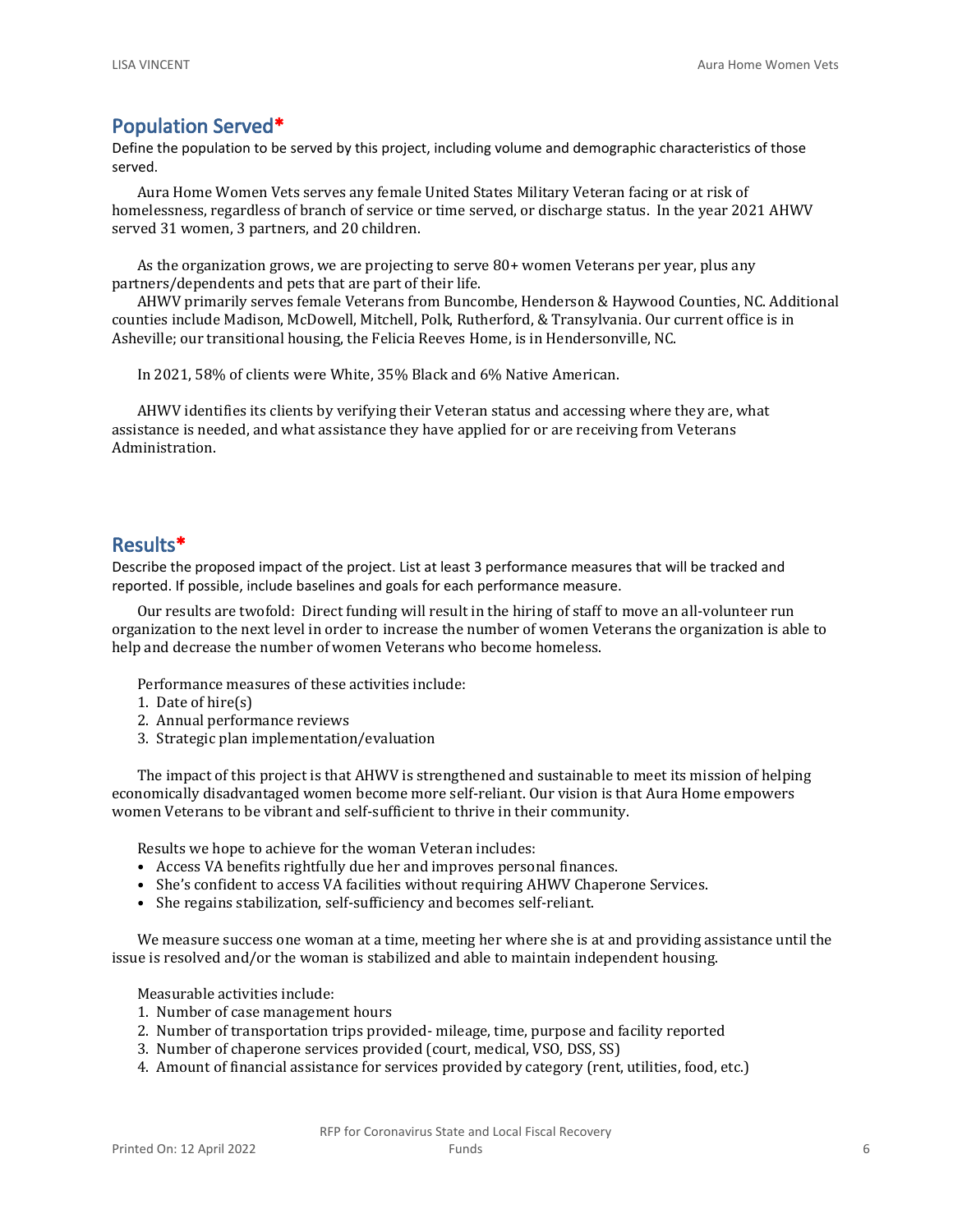#### **Evaluation\***

Describe the data collection, analysis, and quality assurance measures you will use to assure ongoing, effective tracking of contract requirements and outcomes.

The project will be overseen by the Founder and Board of Directors. To ensure success of onboarding new staff, the Founder/acting ED will provide training and be available for assistance. Quarterly performance reports for the first year will ensure targets/goals are identified and steps being taken to meet objectives.

The Executive Director and Office Manager sets policy on data collection and analysis. Ensures all data from previous years are transferred to an online management system, to be determined by strategic planning consultant for best practice reporting and tracking.

Additionally, the ED reports out monthly to Board of Directors to include:

- Client data reports
- Programs progress reports
- Steps toward implementing Strategic Plan
- Financial report

#### **Equity Impact\***

How will this effort help build toward a just, equitable, and sustainable COVID-19 recovery? How are the root causes and/or disproportionate impacts of inequities addressed?

This project will help build a more just, equitable, and sustainable COVID-19 recovery by ensuring our female Veterans, regardless of race or ethnicity, have the specialized support they need to achieve housing stability and become/remain self-sufficient in a safe, secure home.

AHWV has been a high-access entry shelter since inception. AHWV plans to increase transitional housing by 38% in western NC with a 1 bed to 1 bath facility per woman Veteran.

We serve women Veterans regardless of discharge status, race, gender identity, religion, or ethnic background. To Aura Home, "if you are a woman who served in the US military and live in our service region, you will find inclusion at AHWV".

#### **Project Partners\***

Identify any subcontractors you intend to use for the proposed scope of work. For each subcontractor listed, indicate:

1.) What products and/or services are to be supplied by that subcontractor and;

2.) What percentage of the overall scope of work that subcontractor will perform.

Also, list non-funded key partners critical to project.

The subcontractors to this project would include a contract grant writer and a contract bookkeeper.

Aura Home Women Vets contracts with LD Vincent Grant Writing, LLC to write, submit, and report on grant proposals. This workflow varies but averages out to 25% time per week.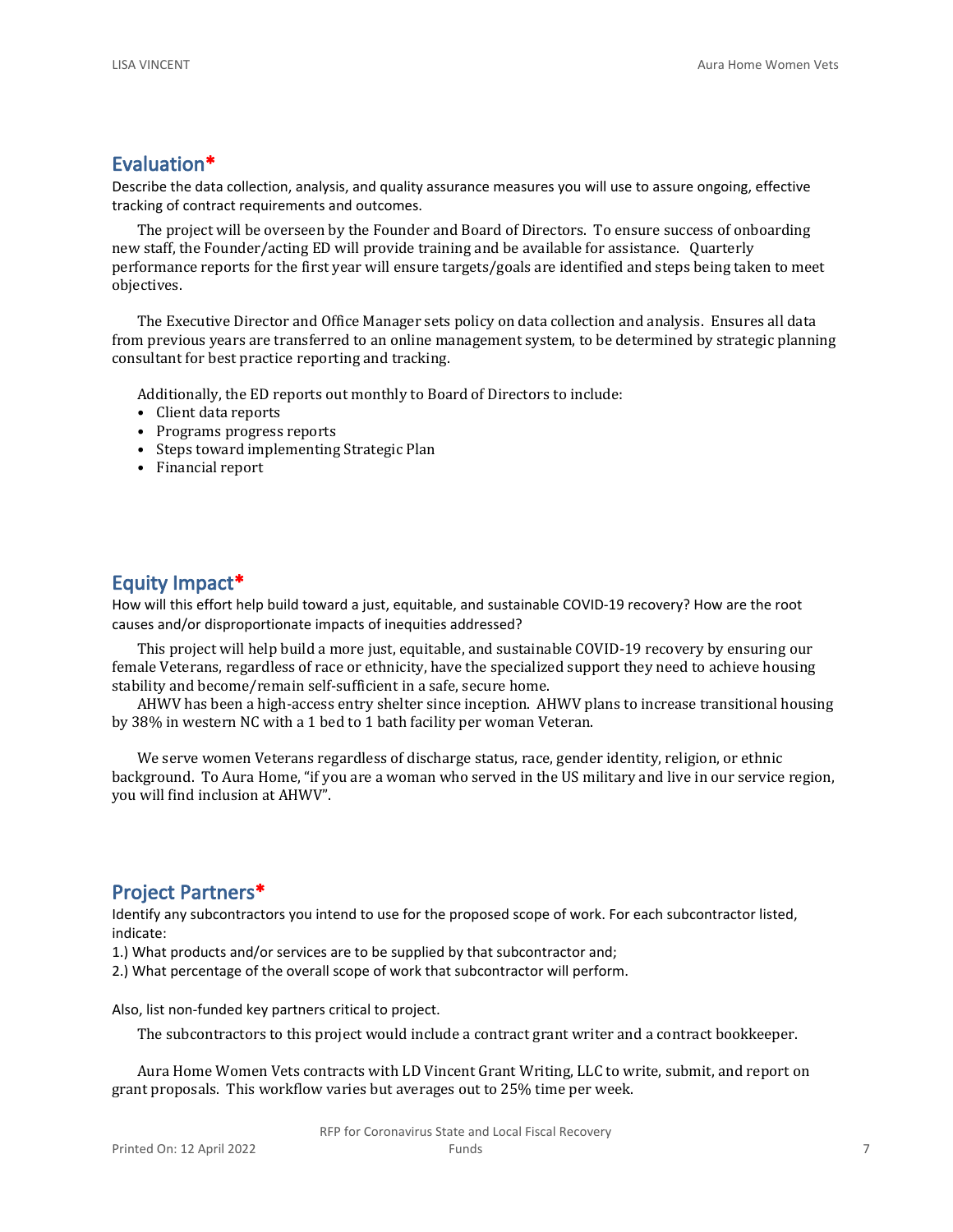Aura Home Women Vets is currently seeking a new contract Bookkeeper, as previous volunteer relinquished her services.

Non-funded partners that help with the success of the women Veterans seeking assistance include:

- Homeward Bound- Supportive Services for Veterans and Families (SSVF)-Buncombe Rapid Rehousing
- Transformation Village -transitional housing
- The Haven- Shelter in Transylvania County- shelter

• Thrive- Housing Services through NC Continuum of Care Region 2 Henderson, Polk Rutherford, Transylvania counties Housing and supportive services

- Charles George VAMC HUD-VASH- Housing Services- All counties permanent housing
- Heart of Horse Sense- Equine therapy for Veterans
- NC Serves Western/ NC Cares360- Veteran and community referral service
- United Way 211- referral service for community resources
- Pisgah Legal- eviction services and tenant/landlord rights education

### **Capacity\***

Describe the background, experience, and capabilities of your organization or department as it relates to capacity for delivering the proposed project and managing federal funds.

One of AHWV's most significant strengths comes from the leadership and experience helping women Veterans that comes from the founder and Executive Director, Alyce Knaflich. Her experience includes:

- 19  $\frac{1}{2}$  years served in US Army
- 10 years lived experience with homelessness
- 3 years case management with homeless agencies

• 6 years participation with NC Coalition to End Homelessness (NCCEH), committees Region 2, Project Review, Point-in-Time Count, Consumer Advisory Council, Veteran and Coordinated Entry

• 13 years volunteering Veterans Affairs in patient advocate office, AMVETS Representative, Committees: volunteer executive, strategic planning, parking lot and staff hiring for associate director, special events coordinator

- B.S. from Virginia Tech
- Continuing Education training for VA, homeless programs and non-profit policy

Ms. Knaflich's devotion to women Veterans comes from the heart, as well as from lived experience, her knowledge of the VA, and her determined attitude and willingness to fight for justice for every Veteran who comes to AHWV. Ms. Knaflich will remain an active volunteer and looks forward to more time to spend with Veterans versus organization management.

Aura Home has not yet received federal funding; however, the organization has received funding from private foundations for a number of years and has appropriately managed grants and reported out as required. Additionally, Ms. Knaflich's experience with reviewing federal and state grants gives her insight into the management and reporting requirements of federal funds, as well as prioritizing funding projects for HUD funds in the state of NC.

#### **Budget\***

Provide a detailed project budget including all proposed project revenues and expenditures, including explanations and methodology. For all revenue sources, list the funder and denote whether funds are confirmed or pending. For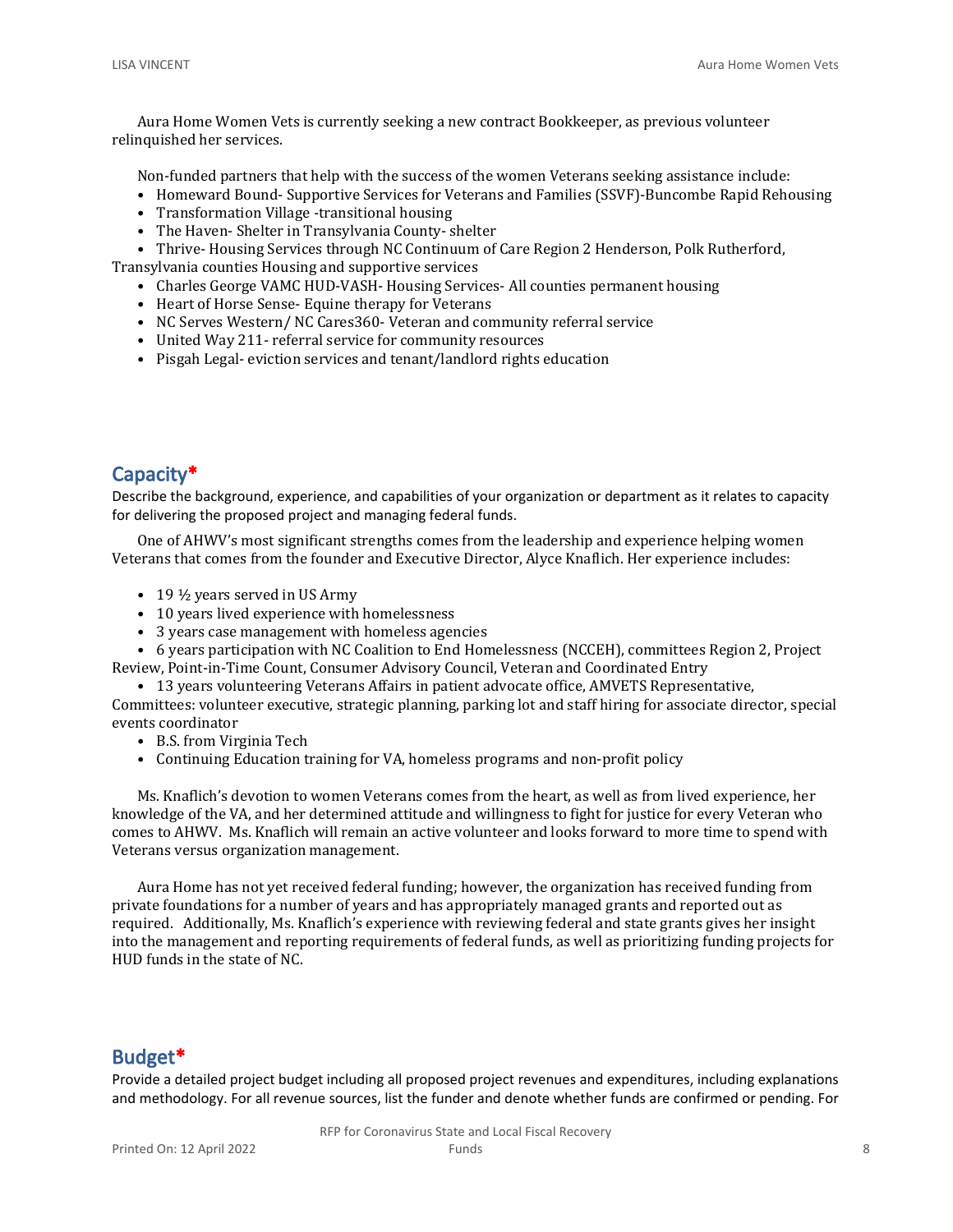project expenses, denote all capital vs. operating costs, and reflect which specific expenses are proposed to be funded with one-time Buncombe County Recovery Funds.

Download a copy of the budget form [HERE](https://buncombecounty.org/common/community-investment/grants/early-childhood-education/Recovery-Funds-budget-template.xlsx). Complete the form, and upload it using the button below.

Recovery-Funds-budget-template.xlsx

#### **Special Considerations\***

Provide any other information that might assist the County in its selection.

AHWV has been quietly serving women Veterans in Buncombe County since 2014. The statistics are telling us that is time to move forward and expand to a staffed non-profit to ensure we can meet the increase in need as well as ensure we will be here long into the future. Once we obtain start up capacity funding, we will be positioned to apply for additional funding opportunities and the paid staff will be able to follow the created strategic plan to grow individual and community support of organization.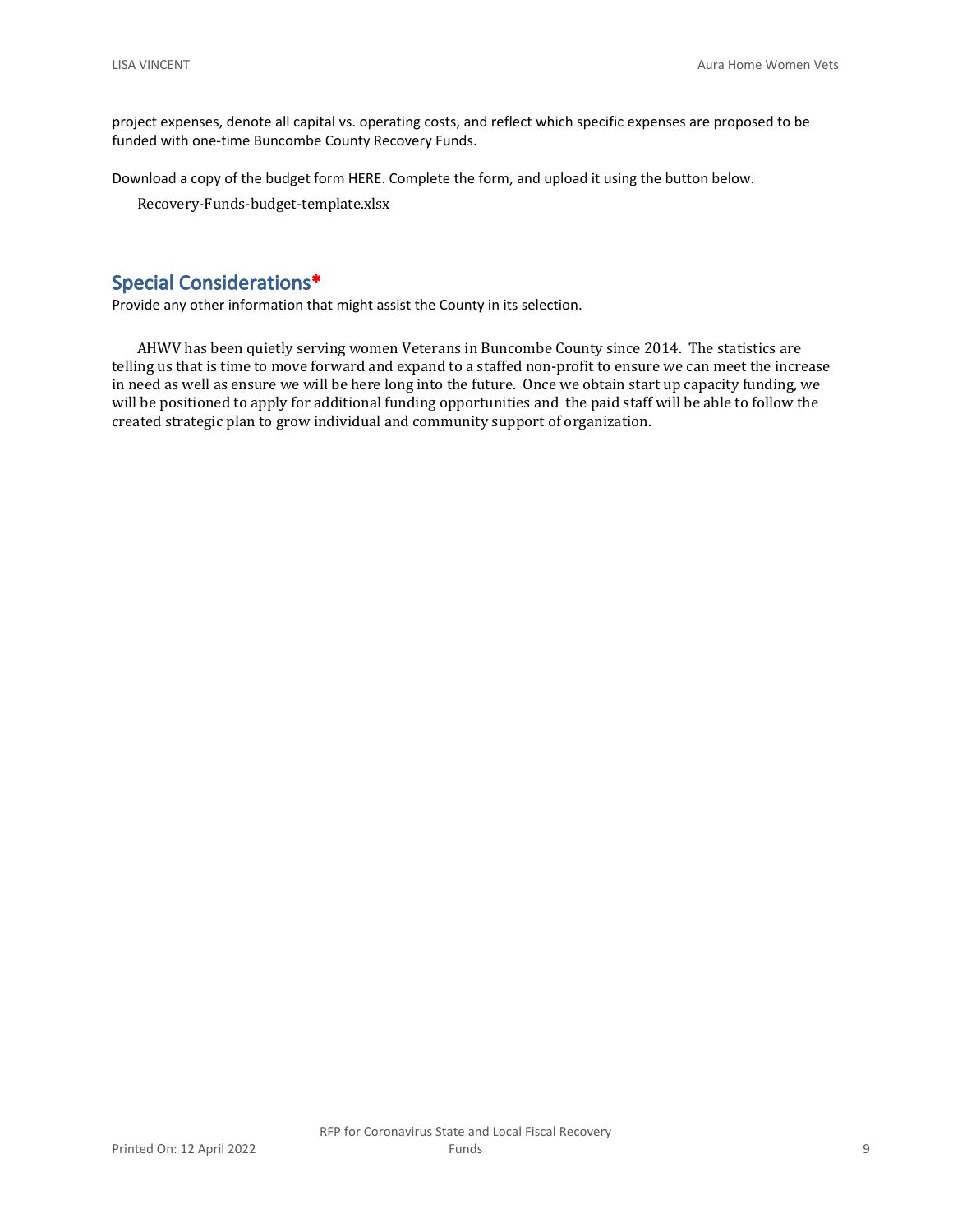# File Attachment Summary

## *Applicant File Uploads*

- IRS Tax Exemption Letter.pdf
- Recovery-Funds-budget-template.xlsx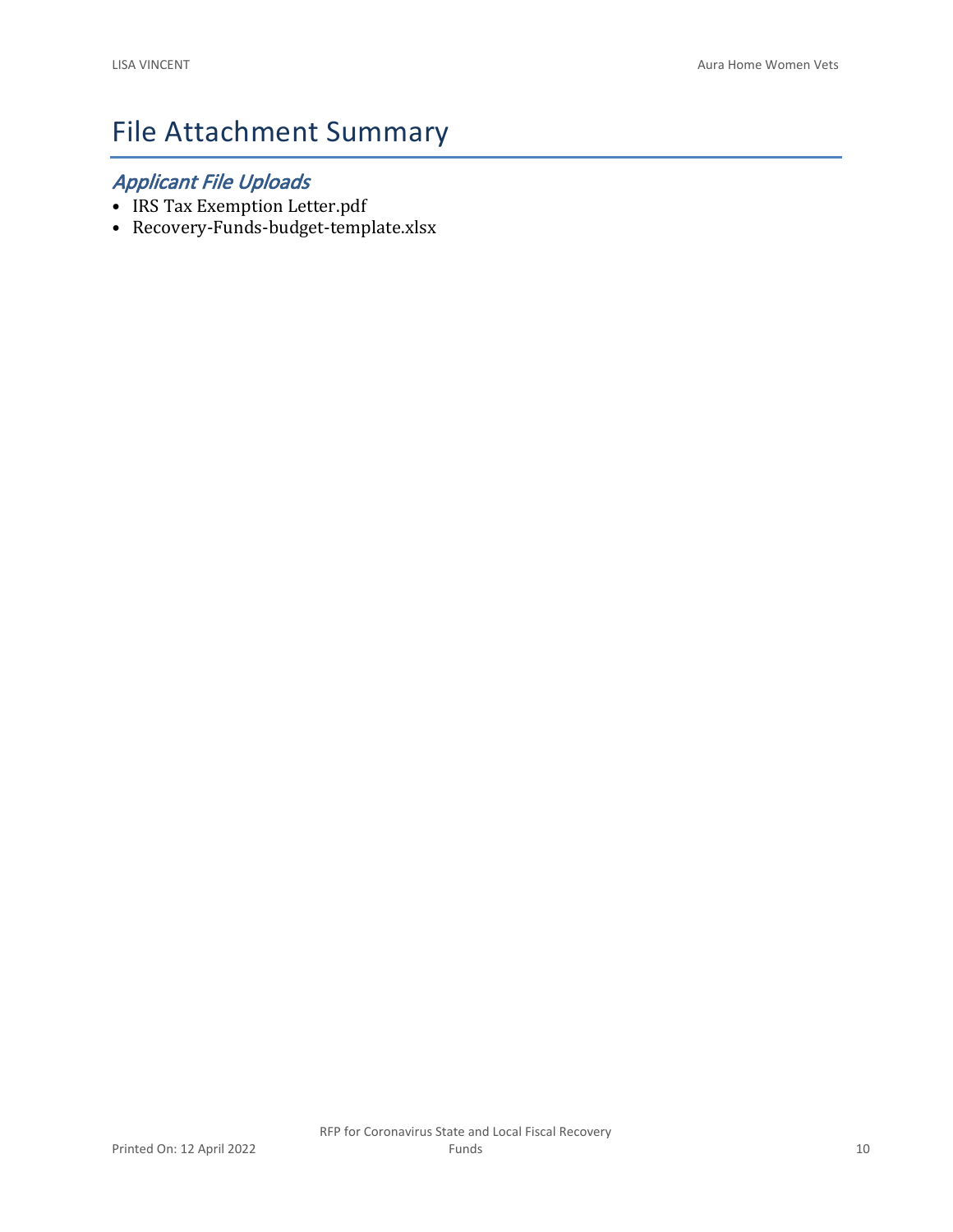**INTERNAL REVENUE SERVICE P. O. BOX 2508 CINCINNATI, OH 45201** 

**Date:** NOV 0 3 20)4

**AURA HOME WOMEN VETS 89 WATERS COVE ROAD CANDLER, NC 28715-0000**  **DEPARTMENT OP THE TREASURY** 

**Employer Identificatio n Number: 47-2041216 DLN: 26053695001144 Contac t Person :**  CUSTOMER SERVICE **ID# 31954** Contact Telephone Number: **(877) 829-5500 Accountin g Perio d Ending ; December 31**  Public Charity Status: **509 (a) (2) Form 990/990-EZ/990-N Required : Y es Effective Date of Exemption: September 26, 2 014 Contributio n Deductibility : Y es Addendum Applies : No** 

**Dear Applicant :** 

We're pleased to tell you we determined you're exempt from federal income tax **under Internal Revenue Code (IRC) Section 501(c)(3). Donors can deduct** contributions they make to you under IRC Section 170. You're also qualified to receive tax deductible bequests, devises, transfers or gifts under Section 2055, 2106, or 2522. This letter could help resolve questions on your exempt **status . Pleas e keep i t fo r you r records .** 

Organizations exempt under IRC Section 501(c)(3) are further classified as **eithe r publi c charitie s o r privat e foundations . We determined you'r e a publi c**  charity under the IRC Section listed at the top of this letter.

If we indicated at the top of this letter that you're required to file Form 990/990-EZ/990-N, our records show you're required to file an annual information return (Form 990 or Form 990-EZ) or electronic notice (Form 990-N, **t h e e-Postcard) . I f you don't fil e a require d retur n o r notic e fo r thre e**  consecutive years, your exempt status will be automatically revoked.

If we indicated at the top of this letter that an addendum applies, the **enclose d addendum i s an integra l par t of thi s letter .** 

For important information about your responsibilities as a tax-exempt **organization, go to www.irs.gov/charities. Enter "4221-PC" in the search bar t o vie w Publicatio n 4221-PC, Compliance Guide fo r 501(c)(3 ) Publi c Charities , whic h describe s you r recordkeeping , reporting , and disclosur e requirements .** 

**Lette r 543 6**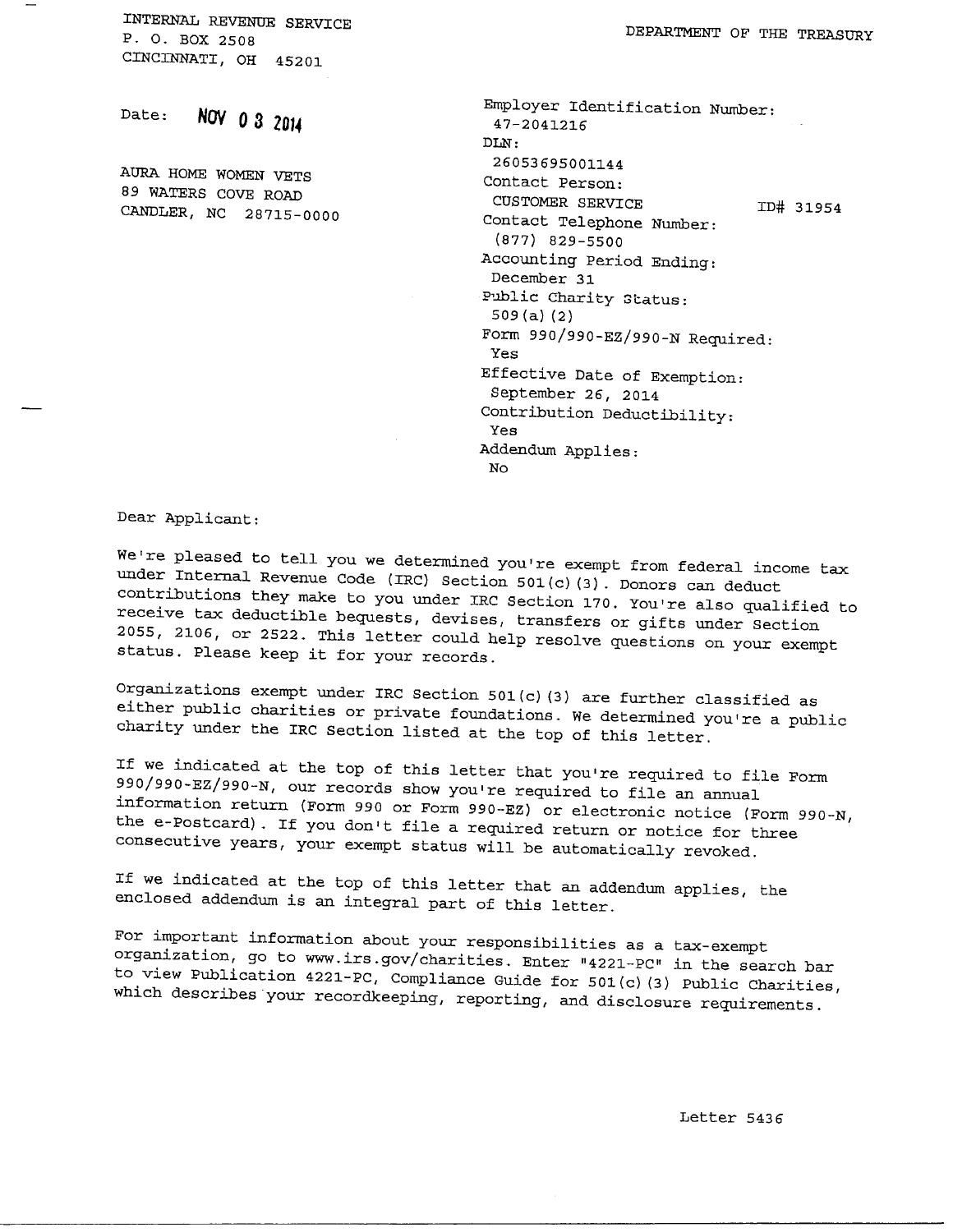**AURA HOME WOMEN VEHS** 

Sincerely,

*"Br"* 

mesa Riggarda

Director, Exempt Organizations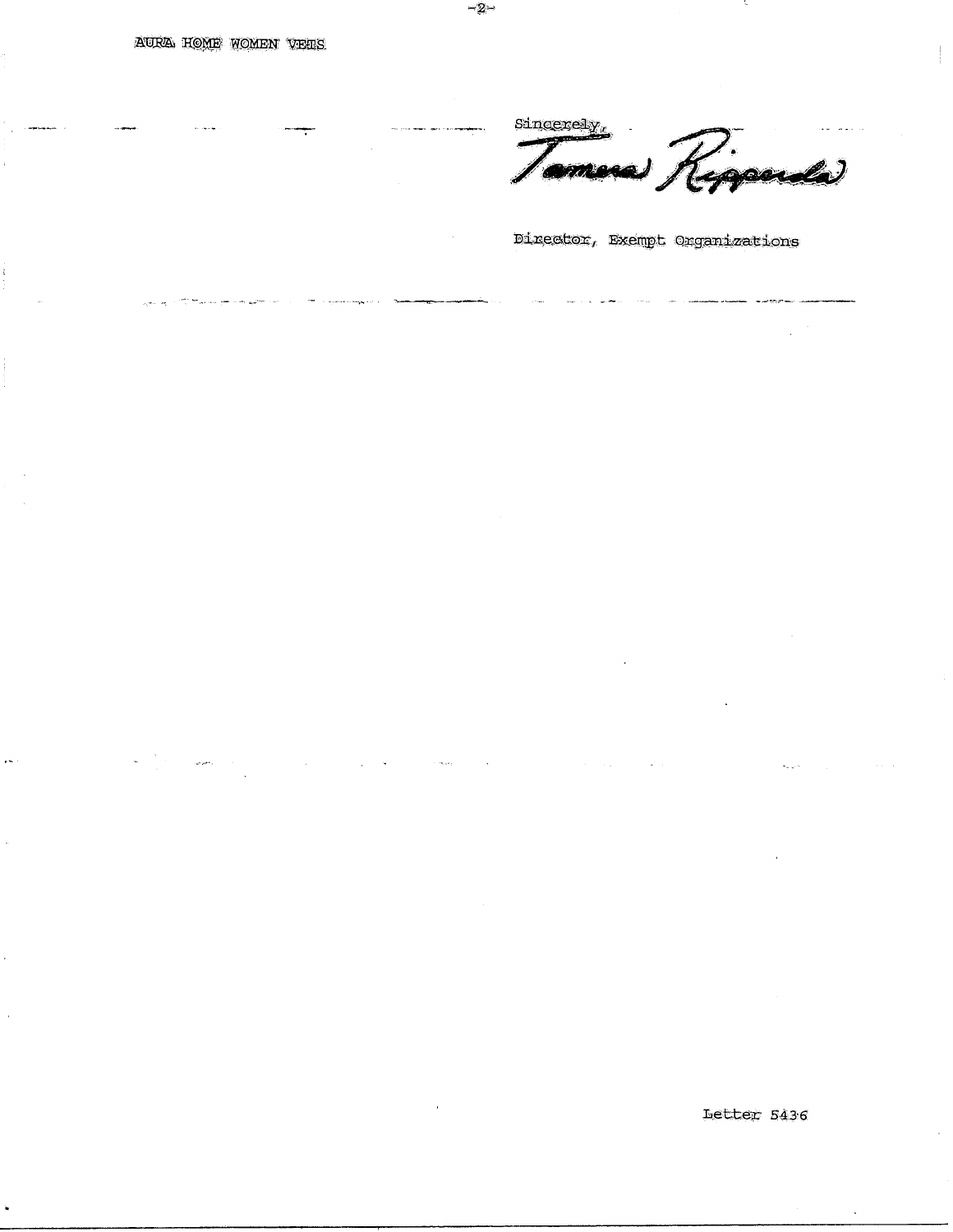#### **Coronavirus State and Local Fiscal Recovery Funds Proposed Project Budget**

| <b>Organization Name:</b>           | Women Vets<br>⊥Aura Home                                         |
|-------------------------------------|------------------------------------------------------------------|
| <b>Project Name:</b>                | * Women Veterans<br>l Prevention of Homelessness t<br>- --<br>-- |
| 'Amount<br>Poguestod<br>. Reguesteg | \$418.746                                                        |

| Proposed Project Revenue Funder        | <b>Amount</b>     | <b>Confirmed or Pending?</b> | <b>Notes</b>                                                                                                                                                                                                    |
|----------------------------------------|-------------------|------------------------------|-----------------------------------------------------------------------------------------------------------------------------------------------------------------------------------------------------------------|
| Proposed Buncombe COVID Recovery Funds | 418,746.00        | Pending                      | Rocovery funds will have a lasting impact by making best use of<br>one-time infusion of funds into organzation capacity for 3 years<br>which will enable it to put self-sustaining funding strategies in place. |
| Contributions (Indiviudals, events)    | \$<br>89,273.00   | Pending                      | New staff will dedicate time to building fundraising capacity                                                                                                                                                   |
| <b>Contributions Grants</b>            | 75,000.00 Pending |                              | Includes private foundations, corporations and community groups,<br>and local, state and federal funding                                                                                                        |
| List other sources here                |                   |                              |                                                                                                                                                                                                                 |
| List other sources here                |                   |                              |                                                                                                                                                                                                                 |
| List other sources here                |                   |                              |                                                                                                                                                                                                                 |
| List other sources here                |                   |                              |                                                                                                                                                                                                                 |
| List other sources here                |                   |                              |                                                                                                                                                                                                                 |
| List other sources here                |                   |                              |                                                                                                                                                                                                                 |
| List other sources here                |                   |                              |                                                                                                                                                                                                                 |
| List other sources here                |                   |                              |                                                                                                                                                                                                                 |
| List other sources here                |                   |                              |                                                                                                                                                                                                                 |
| List other sources here                |                   |                              |                                                                                                                                                                                                                 |
| List other sources here                |                   |                              |                                                                                                                                                                                                                 |
| List other sources here                |                   |                              |                                                                                                                                                                                                                 |
| Total $\frac{1}{3}$                    | 583,019.00        |                              |                                                                                                                                                                                                                 |

|                                               | Proposed                |                 |                    |                |                          | <b>Capital or Operating</b> |                                                                                                                                                                                                                         |
|-----------------------------------------------|-------------------------|-----------------|--------------------|----------------|--------------------------|-----------------------------|-------------------------------------------------------------------------------------------------------------------------------------------------------------------------------------------------------------------------|
| <b>Proposed Project Expenses</b>              | <b>Recovery Funds</b>   |                 | <b>Other Funds</b> |                | Total                    | Expense?                    | <b>Notes</b>                                                                                                                                                                                                            |
| Executive Director & Fringe                   | $170,249.00$   \$       |                 | 44,657.00          |                | 214,906.00               | Opearating                  | Year 1 = \$40,518 Part time 20 hrs/wk (recovery funds at 100%);<br>Year 2 = \$85,074 includes 5% increase and fulltime hours (recovery<br>funds at 100%) Year 3 = \$89,313 includes 5% increase (recovery<br>funds 50%) |
| Office Manager/Volunteer Coordinator & Fringe | $118,220.00$   \$<br>\$ |                 | 31,008.00          |                | 149,228.00               | Operating                   | Year 1=\$28,135 part time 20 hrs/wk (recovery funds at 100%)<br>Year 2 = \$59,077 fulltime includes 5% increase (rocvoery funds 100%)<br>Year 3 = \$62,016 includes 5% increase (50% recovery funds)                    |
| Contracted Grant Writer                       | $54,000.00$   \$<br>\$  |                 | 54,000.00          | $\mathfrak{L}$ | 108,000.00               | Operating                   | Year 1 =\$36,000 (recovery funds at 100%) Year 2 =\$36,000 (<br>recovery funds at 50%) Year 3 = \$36,000 (0% recvoery funding)                                                                                          |
| Contracted Bookkeeper                         | S                       | $3,600.00$   \$ | 3,600.00           |                | 7,200.00                 | Operating                   | Year 1 =\$2,400 (recovery funds 100%) Year 2 =\$2,400 (50%<br>recovery funds) Year $3 = $2,400$ (0% recovery funds)                                                                                                     |
| Contracted Strategic/Business Plan Consultant | 15,000.00<br>\$         |                 |                    |                | 15,000.00                | Operating                   | Year 1 = \$15,000 (100% recovery funds)                                                                                                                                                                                 |
| Case Manager                                  | $57,677.00$   \$        |                 | 31,008.00          |                | 88,685.00                | Operating                   | Year 1 = \$28,139 Part time 20 hrs/wk (recovery funds at 100%);<br>Year 2 =\$29,538 Part time (recovery funds at 100%); Year 3<br>=\$31,008 (recovery funds at 0%)                                                      |
| List expenses here                            |                         |                 |                    |                |                          |                             |                                                                                                                                                                                                                         |
| List expenses here                            |                         |                 |                    |                | $\overline{\phantom{a}}$ |                             |                                                                                                                                                                                                                         |
| List expenses here                            |                         |                 |                    |                | $\overline{\phantom{a}}$ |                             |                                                                                                                                                                                                                         |
| List expenses here                            |                         |                 |                    |                | $\overline{\phantom{a}}$ |                             |                                                                                                                                                                                                                         |
| List expenses here                            |                         |                 |                    |                |                          |                             |                                                                                                                                                                                                                         |
| List expenses here                            |                         |                 |                    |                | $\overline{\phantom{0}}$ |                             |                                                                                                                                                                                                                         |
| List expenses here                            |                         |                 |                    |                |                          |                             |                                                                                                                                                                                                                         |